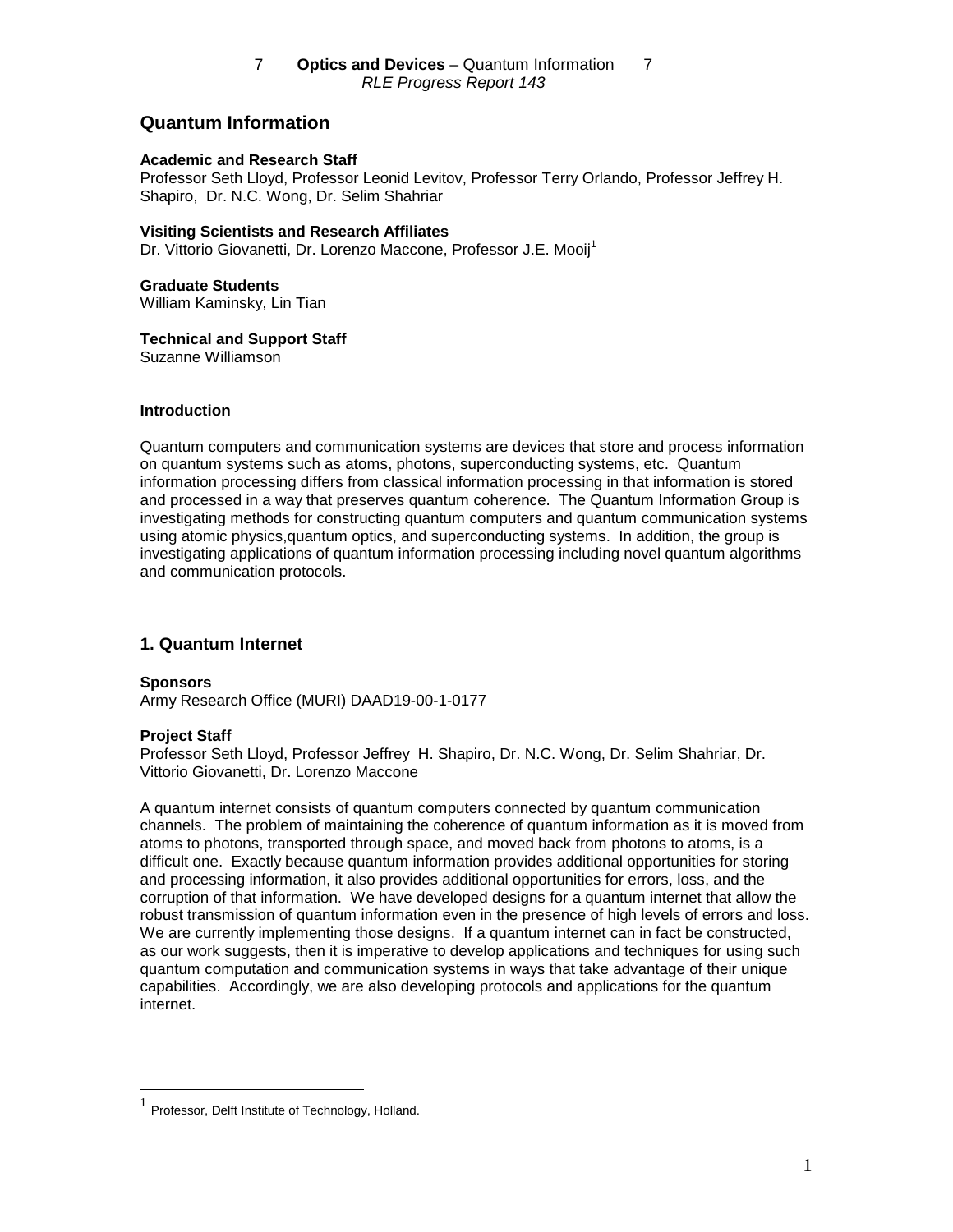# **2. Secure Quantum Communication and Clock Synchronization**

#### **Sponsors**

National Reconnaissance Office, NRO 000-00-C-0158, NRO 000-00-C-0032

## **Project Staff**

Professor Seth Lloyd, Professor Jeffrey H. Shapiro, Dr. N.C. Wong, Dr. Selim Shahriar, Dr. Vittorio Giovanetti, Dr. Lorenzo Maccone

Quantum mechanics offers a variety of opportunities both to protect information (quantum cryptography) and to improve the precision of measurement, positioning and timing techniques. We are developing the world's brightest source of narrow band entangled photons and are planning to use this source to demonstrate secure quantum communication via teleportation and to demonstrate the phenomenon of quantum magic bullets --- quantum systems that exploit entanglement to pass through potential barriers with a much higher degree of success than is allowed classically. In addition, we have developed and are implementing techniques that use quantum entanglement to surpass the shot noise limit for timing and positioning.

# **3. Superconducting Quantum Computers**

#### **Sponsors**

Army Research Office, DAAG55-98-1-0369, DURINT F49620-01-1-1351

#### **Project Staff**

Professor Seth Lloyd, Professor Leonid Levitov, Professor Terry Orlando, Professor J.E. Mooij, Lin Tian, William Kaminsky

Superconducting systems present a variety of opportunities for quantum information processing. In collaboration with Delft Institute of Technology, we have demonstrated the first macroscopic quantum superposition of circulating supercurrents, and have designed devices in which such systems function as quantum bits in a quantum computer. We are investigating mechanisms of errors and decoherence in superconducting quantum bits and are designing experiments to demonstrate quantum logic operations and quantum entanglement using superconducting systems.

# **Publications**

#### **Journal Articles Published**

Lloyd, S., "Ultimate Physical Limits to Computation," Nature **406** , 1047 (2000).

Tian, L. and S. Lloyd, "Resonant Cancellation of Off-Resonant Effects in a Multilevel Qubit," Physical Review A. Forthcoming.

Viola, L., and E. Knill, S. Lloyd, "Dynamical Generation of Noiseless Quantum Subsystems," Physical Review Letters. Forthcoming.

van der Wal, C.H., and A.C.J. er Haar, F.K. Wilhelm, R.N. Schouten, C.J.P.M. Harmans, T.P. Orlando, S. Lloyd, J.E. Mooij, "Quantum Superposition of Macroscopic Persistent-Current States," Science. Forthcoming.